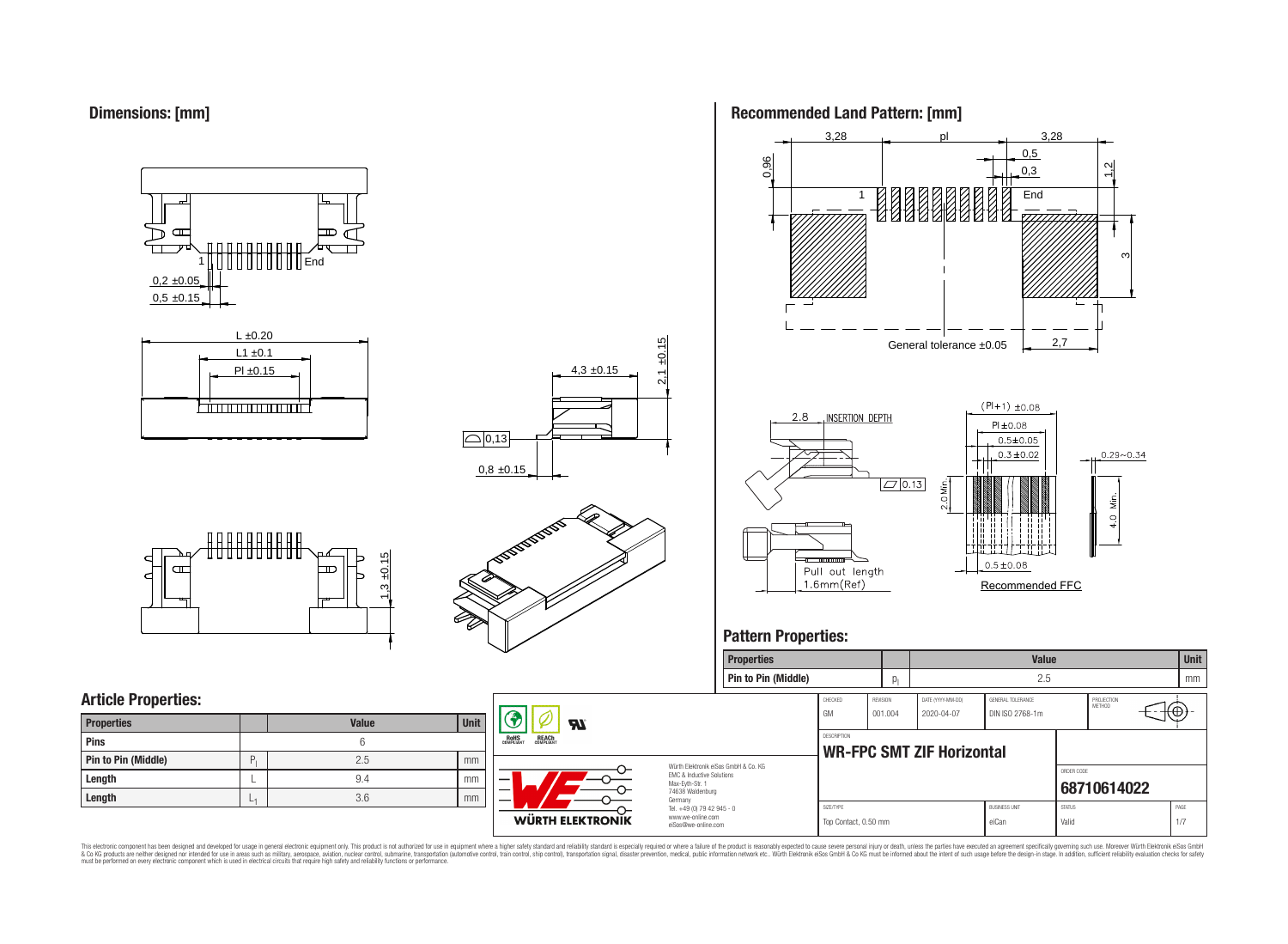### **Kind Properties:**

| <b>Properties</b> | <b>Value</b>     | <b>Unit</b> |  |  |  |
|-------------------|------------------|-------------|--|--|--|
| <b>Pitch</b>      | 0.5              | mm          |  |  |  |
| <b>Durability</b> | 25 Mating cycles |             |  |  |  |

## **Material Properties:**

| <b>Insulator Material</b>            | <b>LCP</b>                                   |
|--------------------------------------|----------------------------------------------|
| <b>Insulator Flammability Rating</b> | $UL94V-0$                                    |
| <b>Insulator Color</b>               | Ivory                                        |
| <b>Actuator Material</b>             | PA9T                                         |
| <b>Actuator Flammability Rating</b>  | UL94 V-0                                     |
| <b>Actuator Color</b>                | <b>Black</b>                                 |
| <b>Contact Material</b>              | Phosphor Bronze                              |
| <b>Contact Plating</b>               | 100 ( $\mu$ ") Tin over 50 ( $\mu$ ") Nickel |
| <b>Contact Type</b>                  | Stamped                                      |
| <b>Solder Tabs</b>                   | <b>Brass</b>                                 |

## **General Information:**

| OE<br>$\circ$<br><b>Onerat</b><br>тятіпп<br>$-1.1$<br>-- |
|----------------------------------------------------------|
|----------------------------------------------------------|

## **Electrical Properties:**

| <b>Properties</b>            |           | <b>Test conditions</b> | <b>Value</b> | Unit           | Tol. |
|------------------------------|-----------|------------------------|--------------|----------------|------|
| <b>Rated Current</b>         | םו        |                        | 0.5          | $\overline{A}$ |      |
| <b>Working Voltage</b>       |           |                        | 50           | V(AC)          |      |
| <b>Withstanding Voltage</b>  |           | min                    | 250          | V(AC)          |      |
| <b>Contact Resistance</b>    | R         |                        | 20           | $m\Omega$      | max. |
| <b>Insulation Resistance</b> | $R_{ISO}$ |                        | 100          | M <sub>2</sub> | min. |

## **Certification:**

**RoHS Approval RoHS Approval Compliant** [2011/65/EU&2015/863]

## **Certification:**

| <b>REACh Approval</b> | Conform or declared [(EC)1907/2006] |
|-----------------------|-------------------------------------|
| <b>UL Approval</b>    |                                     |

## **Packaging Properties:**

| <b>Properties</b>     |               | <b>Value</b> |  |  |
|-----------------------|---------------|--------------|--|--|
| Packaging             | Tape and Reel |              |  |  |
| <b>Packaging Unit</b> | Qty.          | 2000         |  |  |

## **Specific Recommendation:**

In order to handle products correctly, please download our precaution guide which is available under "Tutorials" on our Homepage: www. we-online.com/precaution\_6873xx124422

| WÜRTH ELEKTRONIK                                                                                                    | Tel. +49 (0) 79 42 945 - 0<br>www.we-online.com<br>eiSos@we-online.com | Top Contact, 0.50 mm |                     |                                  | eiCan                                | Valid                       |                      | 2/7  |  |
|---------------------------------------------------------------------------------------------------------------------|------------------------------------------------------------------------|----------------------|---------------------|----------------------------------|--------------------------------------|-----------------------------|----------------------|------|--|
| Würth Flektronik eiSos GmbH & Co. KG<br>EMC & Inductive Solutions<br>Max-Evth-Str. 1<br>74638 Waldenburg<br>Germany |                                                                        | SIZE/TYPE            |                     |                                  | <b>BLISINESS LINIT</b>               | ORDER CODE<br><b>STATUS</b> | 68710614022          | PAGE |  |
| <b>REACH</b><br>COMPLIANT<br><b>ROHS</b><br>COMPLIANT                                                               |                                                                        | <b>DESCRIPTION</b>   |                     | <b>WR-FPC SMT ZIF Horizontal</b> |                                      |                             |                      |      |  |
| <b>R</b>                                                                                                            |                                                                        | CHECKED<br>GM        | REVISION<br>001.004 | DATE (YYYY-MM-DD)<br>2020-04-07  | GENERAL TOLERANCE<br>DIN ISO 2768-1m |                             | PROJECTION<br>METHOD | €θ   |  |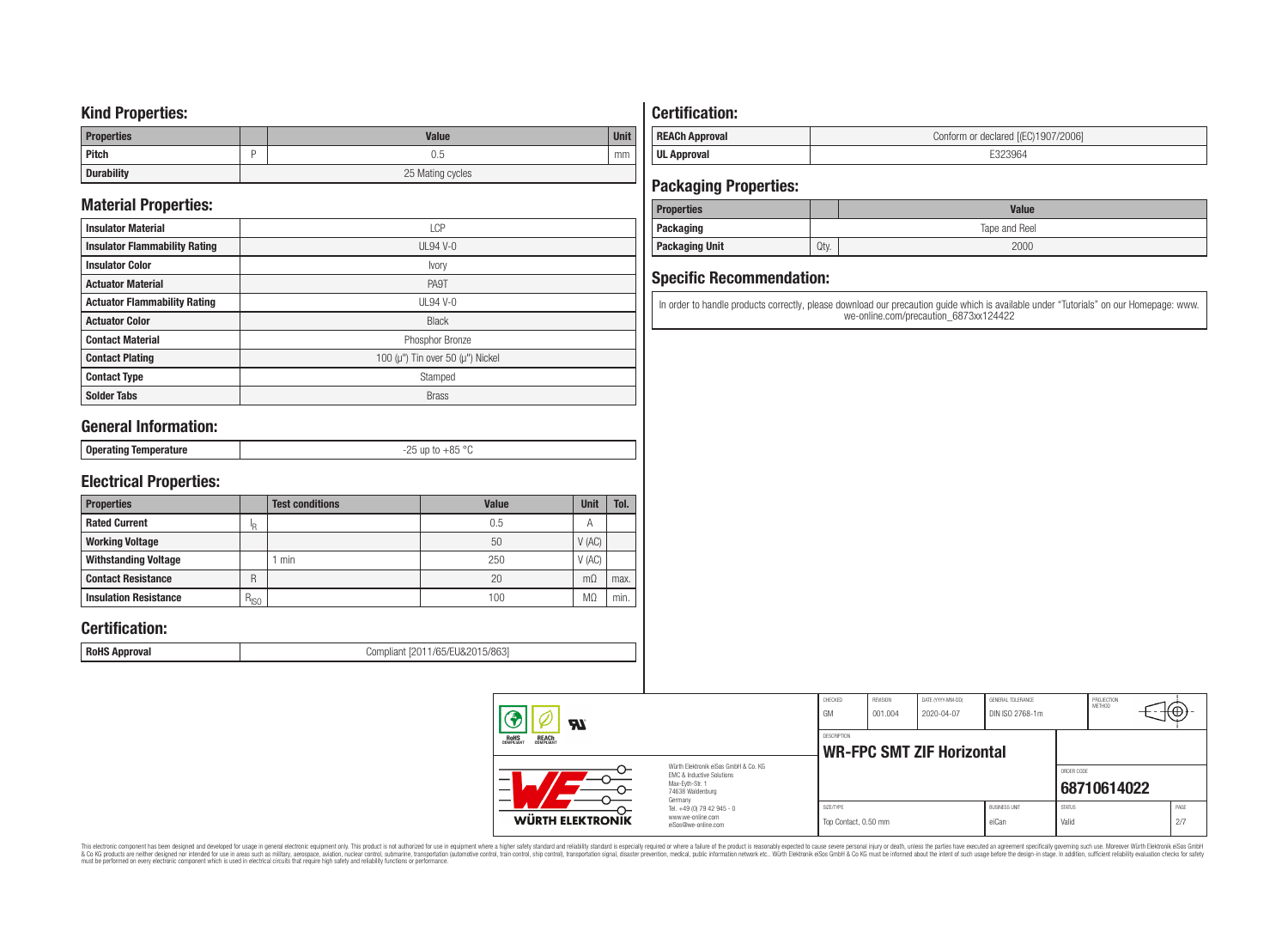

**Packaging Specification - Reel: [mm]**



This electronic component has been designed and developed for usage in general electronic equipment only. This product is not authorized for use in equipment where a higher safely standard and reliability standard si espec & Ook product a label and the membed of the seasuch as marked and as which such a membed and the such assume that income in the seasuch and the simulation and the such assume that include to the such a membed and the such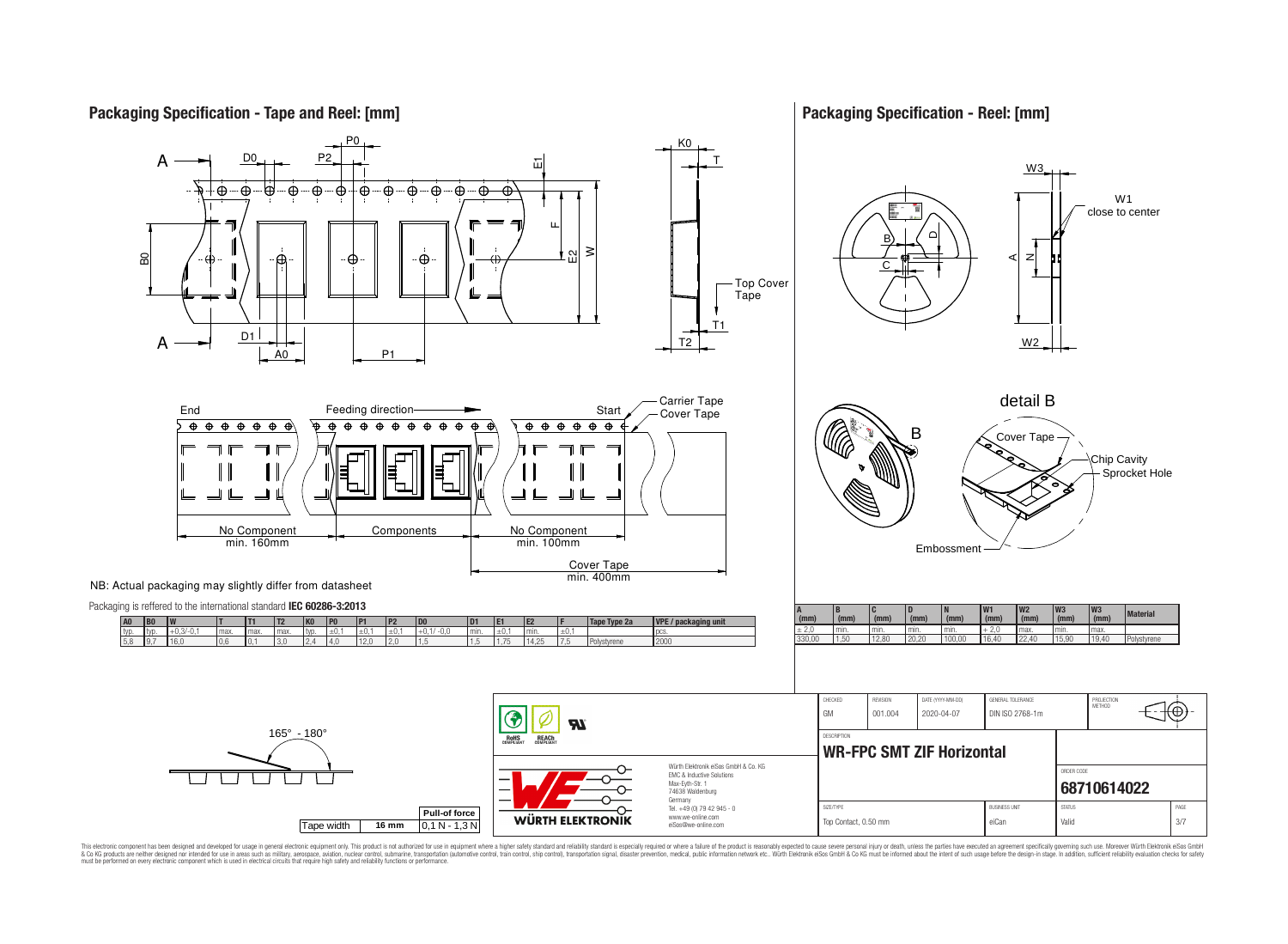

#### NB: Actual packaging may slightly differ from datasheet

| $L_{C}$ (mm) | $W_{\cap}$ (mm) | $H0$ (mm) | No. of reel<br>outer packaging | Packaging<br>Unit | Material |
|--------------|-----------------|-----------|--------------------------------|-------------------|----------|
| typ          | ltyp.           | l tvr     | Treel.                         | <b>DCS</b>        |          |
| 365          | 365             | 220       | . .                            | 20000             | l Paper  |

| $\boldsymbol{\mathcal{H}}$                            |                                                                                                                     | CHECKED<br>GM                     | <b>REVISION</b><br>001.004 | DATE (YYYY-MM-DD)<br>2020-04-07  | GENERAL TOLERANCE<br>DIN ISO 2768-1m |                        | PROJECTION<br>METHOD | τ₩          |
|-------------------------------------------------------|---------------------------------------------------------------------------------------------------------------------|-----------------------------------|----------------------------|----------------------------------|--------------------------------------|------------------------|----------------------|-------------|
| <b>ROHS</b><br>COMPLIANT<br><b>REACH</b><br>COMPLIANT |                                                                                                                     | DESCRIPTION                       |                            | <b>WR-FPC SMT ZIF Horizontal</b> |                                      |                        |                      |             |
| —<br>$\overline{\phantom{0}}$                         | Würth Flektronik eiSos GmbH & Co. KG<br>EMC & Inductive Solutions<br>Max-Eyth-Str. 1<br>74638 Waldenburg<br>Germany |                                   |                            |                                  |                                      | ORDER CODE             | 68710614022          |             |
| WÜRTH ELEKTRONIK                                      | Tel. +49 (0) 79 42 945 - 0<br>www.we-online.com<br>eiSos@we-online.com                                              | SIZE/TYPE<br>Top Contact, 0.50 mm |                            |                                  | <b>BUSINESS UNIT</b><br>eiCan        | <b>STATUS</b><br>Valid |                      | PAGE<br>4/7 |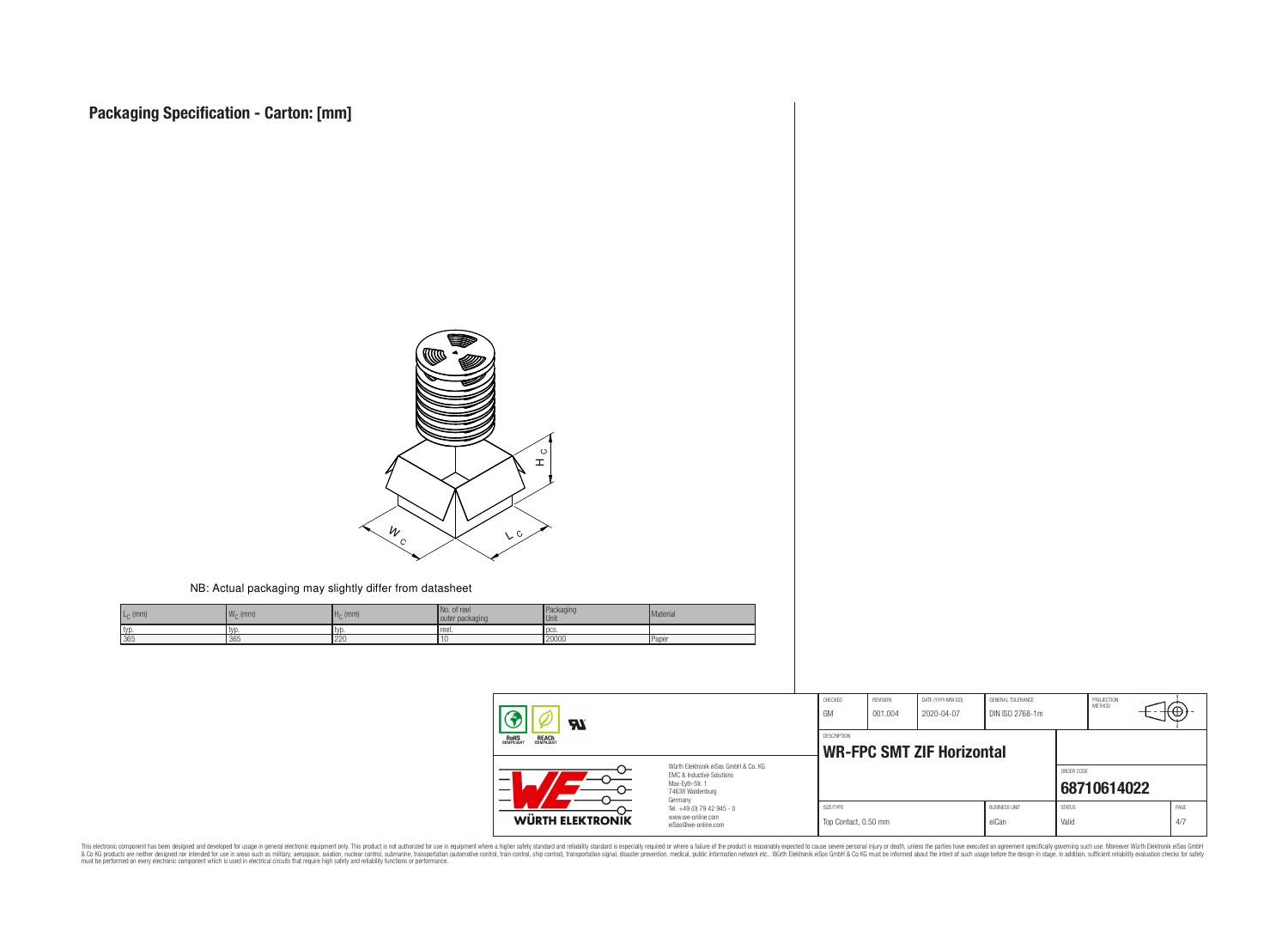## **Classification Reflow Profile for SMT components:**



## **Classification Reflow Soldering Profile:**

| <b>Profile Feature</b>                              |                    | Value                            |
|-----------------------------------------------------|--------------------|----------------------------------|
| Preheat Temperature Min <sup>1)</sup>               | <sup>I</sup> s min | 150 °C                           |
| <b>Preheat Temperature Max</b>                      | 's max             | 200 °C                           |
| Preheat Time $t_s$ from $T_{s min}$ to $T_{s max}$  | $t_{\rm s}$        | $60 - 120$ seconds               |
| Ramp-up Rate $(T_1$ to $T_p$ )                      |                    | 3 °C/ second max.                |
| <b>Liquidous Temperature</b>                        | Ь.                 | 217°C                            |
| Time t <sub>1</sub> maintained above T <sub>1</sub> | ь.                 | $60 - 150$ seconds               |
| Peak package body temperature                       | l n                | $T_n \leq T_c$ , see Table below |
| Time within 5°C of actual peak<br>temperature       | t <sub>p</sub>     | $20 - 30$ seconds                |
| Ramp-down Rate $(T_p$ to $T_1$ )                    |                    | $6^{\circ}$ C/ second max.       |
| Time 25°C to peak temperature                       |                    | 8 minutes max.                   |

1) refer to IPC/JEDEC J-STD-020D refer to IPC/ JEDEC J-STD-020E

# **Package Classification Reflow Temperature (T<sup>c</sup> ):**

| <b>Properties</b>                                                         | Volume mm <sup>3</sup><br>$350$ | Volume mm <sup>3</sup><br>350-2000 | Volume mm <sup>3</sup><br>>2000 |
|---------------------------------------------------------------------------|---------------------------------|------------------------------------|---------------------------------|
| <b>PB-Free Assembly   Package Thickness  </b><br>$< 1.6$ mm <sup>1)</sup> | 260 °C                          | 260 °C                             | 260 °C                          |
| <b>PB-Free Assembly   Package Thickness  </b><br>$1.6$ mm $- 2.5$ mm      | 260 °C                          | 250 °C                             | 245 °C                          |
| <b>PB-Free Assembly   Package Thickness  </b><br>$\geq$ 2.5 mm            | 250 °C                          | 245 °C                             | 245 °C                          |

1) refer to IPC/JEDEC J-STD-020D

refer to IPC/ JEDEC J-STD-020E

|                  | $\boldsymbol{\mathcal{H}}$ |                                                                                                                     | CHECKED<br>GM                     | REVISION<br>001.004                             | DATE (YYYY-MM-DD)<br>2020-04-07 | GENERAL TOLERANCE<br>DIN ISO 2768-1m |                        | PROJECTION<br>METHOD | ₩Ψ |             |
|------------------|----------------------------|---------------------------------------------------------------------------------------------------------------------|-----------------------------------|-------------------------------------------------|---------------------------------|--------------------------------------|------------------------|----------------------|----|-------------|
| <b>ROHS</b>      | <b>REACH</b><br>COMPLIANT  |                                                                                                                     |                                   | DESCRIPTION<br><b>WR-FPC SMT ZIF Horizontal</b> |                                 |                                      |                        |                      |    |             |
| –<br>—           |                            | Würth Elektronik eiSos GmbH & Co. KG<br>EMC & Inductive Solutions<br>Max-Evth-Str. 1<br>74638 Waldenburg<br>Germany |                                   |                                                 |                                 |                                      | ORDER CODE             | 68710614022          |    |             |
| WÜRTH ELEKTRONIK |                            | Tel. +49 (0) 79 42 945 - 0<br>www.we-online.com<br>eiSos@we-online.com                                              | SIZE/TYPE<br>Top Contact, 0.50 mm |                                                 |                                 | <b>BUSINESS UNIT</b><br>eiCan        | <b>STATUS</b><br>Valid |                      |    | PAGE<br>5/7 |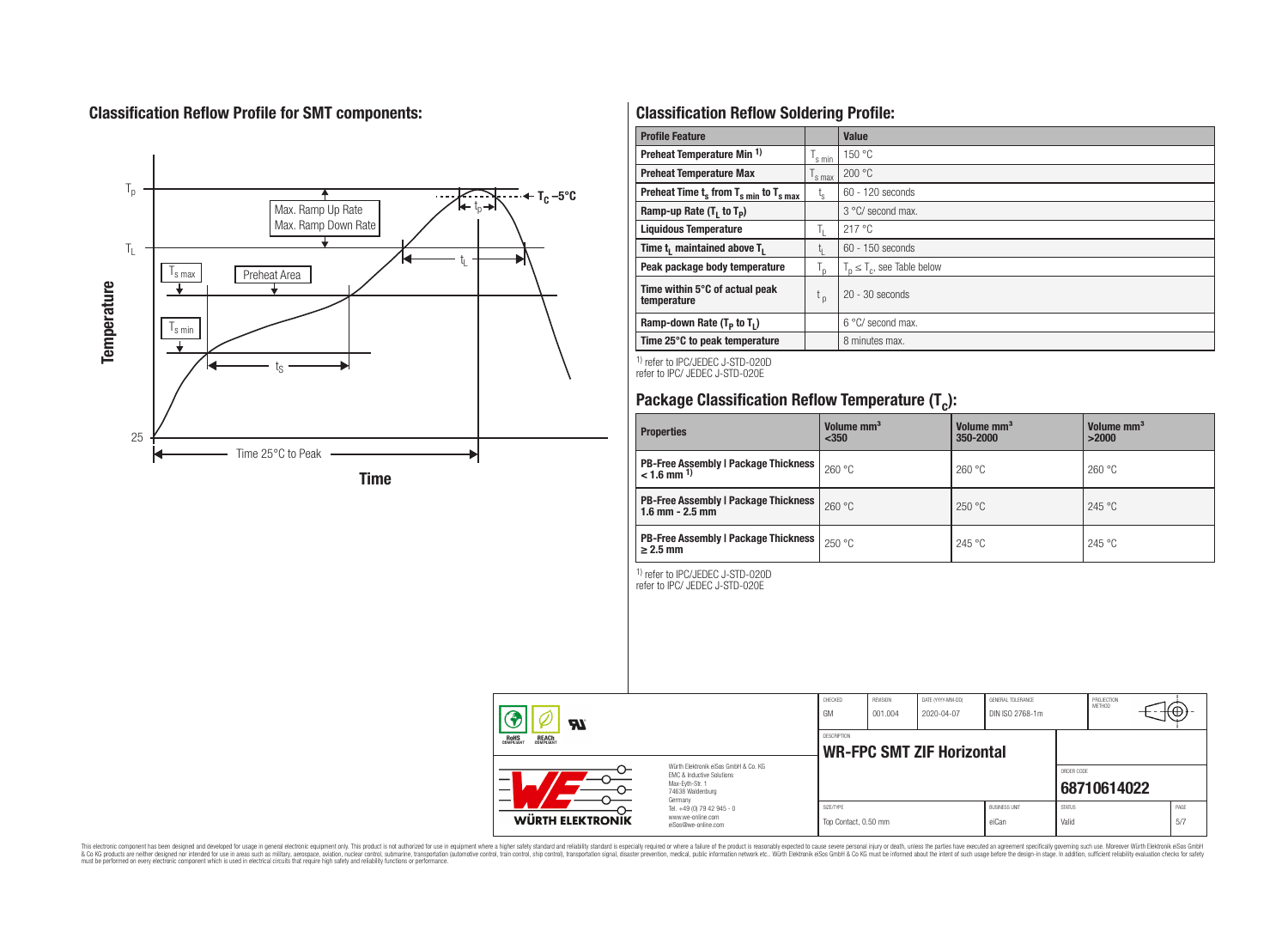## **Cautions and Warnings:**

### **The following conditions apply to all goods within the product series of the Connectors of Würth Elektronik eiSos GmbH & Co. KG:**

### **General:**

- This mechanical component is designed and manufactured for use in general electronic equipment.
- Würth Elektronik must be asked for written approval (following the PPAP procedure) before incorporating the components into any equipment in fields such as military, aerospace, aviation, nuclear control, submarine, transportation (automotive control, train control, ship control), transportation signal, disaster prevention, medical, public information network, etc. where higher safety and reliability are especially required and/or if there is the possibility of direct damage or human injury.
- Mechanical components that will be used in safety-critical or high-reliability applications, should be pre-evaluated by the customer.
- The mechanical component is designed and manufactured to be used within the datasheet specified values. If the usage and operation conditions specified in the datasheet are not met, the component may be damaged or dissolved.
- Do not drop or impact the components, the component may be damaged.
- Prevent any damage or scratches on the component, especially on the actuator.
- Direct mechanical impact to the product shall be prevented (e.g overlapping of the PCB's).
- Würth Elektronik products are qualified according to international standards, which are listed in each product reliability report. Würth Elektronik does not warrant any customer qualified product characteristics beyond Würth Elektroniks' specifications, for its validity and sustainability over time.
- The responsibility for the applicability of the customer specific products and use in a particular customer design is always within the authority of the customer. All technical specifications for standard products do also apply to customer specific products.
- The mechanical component is designed to be used along with Würth Elektronik counterparts and tools. Würth Elektronik cannot ensure the reliability of these components while being used with other products.

### **Product Specific:**

#### Soldering:

- The solder profile must comply with the technical product specifications. All other profiles will void the warranty.
- All other soldering methods are at the customers' own risk.

#### Cleaning and Washing:

- Washing agents used during the production to clean the customer application might damage or change the characteristics of the component, body, pins and termination. Washing agents may have a negative effect on the long-term functionality of the product.
- Using a brush during the cleaning process may deform function relevant areas. Therefore, we do not recommend using a brush during the PCB cleaning process.

#### Potting and Coating:

• If the product is potted in the customer application, the potting material might shrink or expand during and after hardening. Shrinking could lead to an incomplete seal, allowing contaminants into the components. Expansion could damage the components. We recommend a manual inspection after potting or coating to avoid these effects.

### **Storage Conditions:**

- A storage of Würth Elektronik products for longer than 12 months is not recommended. Within other effects, the terminals may suffer degradation, resulting in bad solderability. Therefore, all products shall be used within the period of 12 months based on the day of shipment.
- Do not expose the components to direct sunlight.
- The storage conditions in the original packaging are defined according to DIN EN 61760-2.
- The storage conditions stated in the original packaging apply to the storage time and not to the transportation time of the components.

### **Handling:**

- Do not repeatedly operate the component with excessive force. It may damage or deform the component resulting in malfunction.
- In the case a product requires particular handling precautions, in addition to the general recommendations mentioned here before, these will appear on the product datasheet.

These cautions and warnings comply with the state of the scientific and technical knowledge and are believed to be accurate and reliable. However, no responsibility is assumed for inaccuracies or incompleteness.

| Hī                                             |                                                                                                                     | CHECKED<br>GM                     | <b>REVISION</b><br>001.004                             | DATE (YYYY-MM-DD)<br>2020-04-07 | GENERAL TOLERANCE<br>DIN ISO 2768-1m |                        | PROJECTION<br><b>METHOD</b> |  | ₩           |  |
|------------------------------------------------|---------------------------------------------------------------------------------------------------------------------|-----------------------------------|--------------------------------------------------------|---------------------------------|--------------------------------------|------------------------|-----------------------------|--|-------------|--|
| ROHS<br>COMPLIANT<br><b>REACH</b><br>COMPLIANT |                                                                                                                     |                                   | <b>DESCRIPTION</b><br><b>WR-FPC SMT ZIF Horizontal</b> |                                 |                                      |                        |                             |  |             |  |
| –                                              | Würth Flektronik eiSos GmbH & Co. KG<br>FMC & Inductive Solutions<br>Max-Eyth-Str. 1<br>74638 Waldenburg<br>Germany |                                   |                                                        |                                 |                                      |                        | ORDER CODE<br>68710614022   |  |             |  |
| WÜRTH ELEKTRONIK                               | Tel. +49 (0) 79 42 945 - 0<br>www.we-online.com<br>eiSos@we-online.com                                              | SIZE/TYPE<br>Top Contact, 0.50 mm |                                                        |                                 | <b>BUSINESS UNIT</b><br>eiCan        | <b>STATUS</b><br>Valid |                             |  | PAGE<br>6/7 |  |

This electronic component has been designed and developed for usage in general electronic equipment only. This product is not authorized for use in equipment where a higher safety standard and reliability standard si espec & Ook product a label and the membed of the seasuch as marked and as which such a membed and the such assume that income in the seasuch and the simulation and the such assume that include to the such a membed and the such